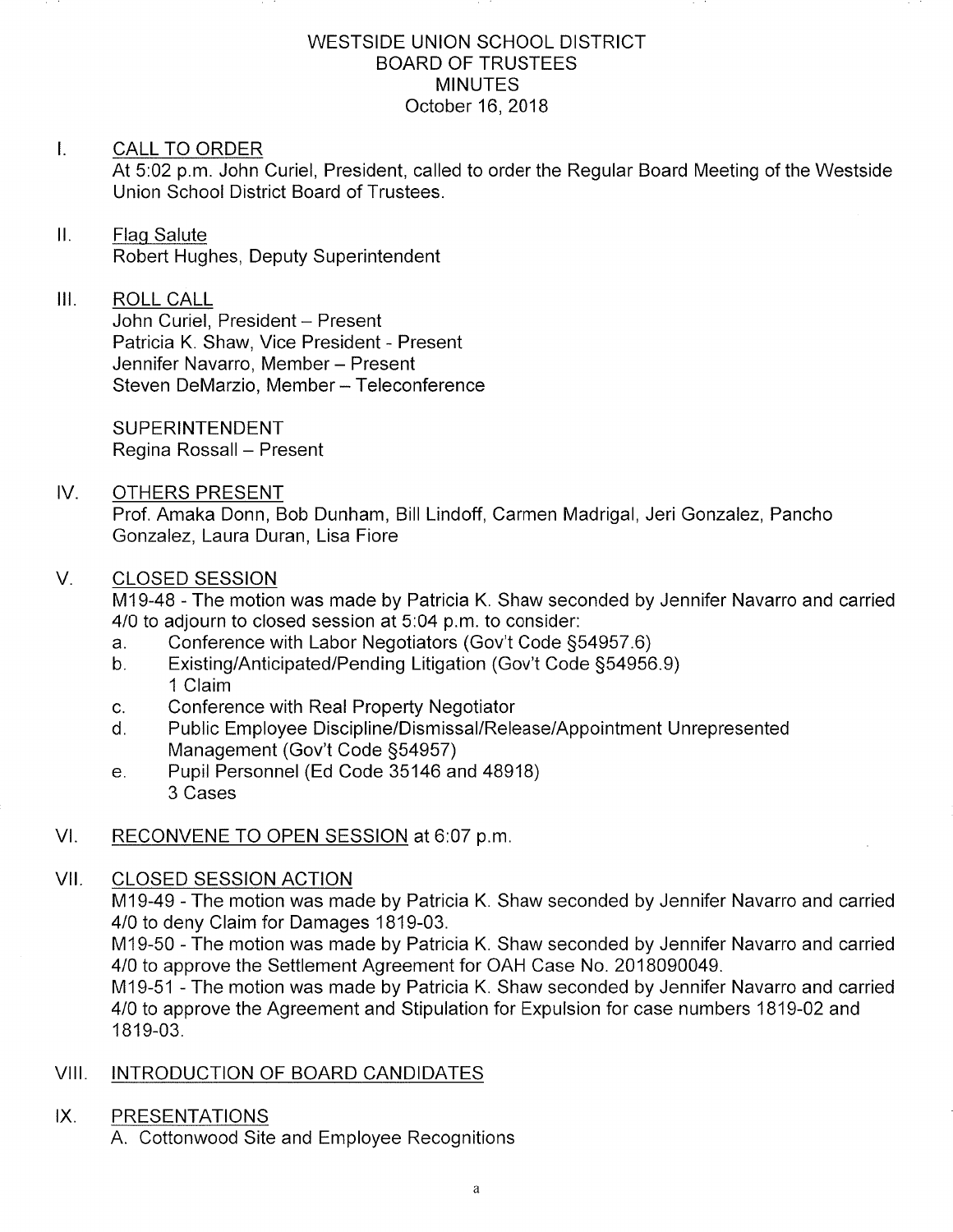Minutes Regular Board Meeting October 16,2018

# X. HEARING SESSION/STAFF REPORTS<br>A. Board Comments:

# Steve DeMarzio

- Cottonwood, you did an outstanding job on tonight's presentation.
- . I was traveling at the last meeting; <sup>I</sup>am sorry I missed Linda's retirement celebration and the last Board Meeting. She will be sorely missed
- . This is the first time we are electing Board Members in an even year. Just <sup>a</sup> reminder to vote the entire ballot. School Districts are on the last page of my ballot. Jennifer Navarro

- . Thank you, Cottonwood for your presentation. I visited Cottonwood a few weeks ago; their new building is beautiful.
- . <sup>I</sup>enjoyed meeting the high school student from Highland who comes over to help with the after school coding class.

Patricia K. Shaw:

- . Cottonwood, I think you did an excellent job this evening on your presentation.
- . I would like to see more high school students participating in our after school extracurricular activities.

## John Curiel

- . I would like to thank Ms. Madrigal and Ms. Fiore for stepping in and helping Ms. Duran with the Cottonwood presentation. I am scheduled to visit Cottonwood tomorrow.
- . I attended the Latino School Board Association Conference last week and sat in on the following sessions.
	- . Parental Outreach
	- . Family Leadership lnstitute
	- . African American Outreach
	- **Parental Involvement**
- . I also attended the Palmdale Promise, which focused on updating their facilities.

B Staff Reports:

- 1. Assistant Superintendent Administrative Services Shawn Cabey
	- a. lt is very exciting to hear about all that is going on at Cottonwood. I am very excited about their choir program.
	- b. On the revised Board Policy 3350, we would request that it goes into effect on November 1,2018.
- 2. Assistant Superintendent Educational Services Marguerite Johnson
	- a. Nicely done, Ms. Madrigal and Ms. Fiore, you represented Cottonwood so well.
	- b. There is such a positive vibe at Cottonwood. Kids are loved and nurtured there which is a result of the hard work of staff.
	- c. We will have the videographer at the Board Candidate Orientation on October 30,2018, to interview the Trustees for the Standards-Based Grading video.
- 3. Deputy Superintendent Robert Hughes
	- a. Nice job tonight on your presentation. <sup>I</sup>was able to visit Cottonwood on Friday. There are so many special things going on at that site.
	- b. WAVE Hillview and Joe Walker both received grants. There was no meeting but we had an electronic vote on these two grants.
	- c. The WAVE Race will be on October 27 at Apollo Park.
- 4. Superintendent Regina Rossall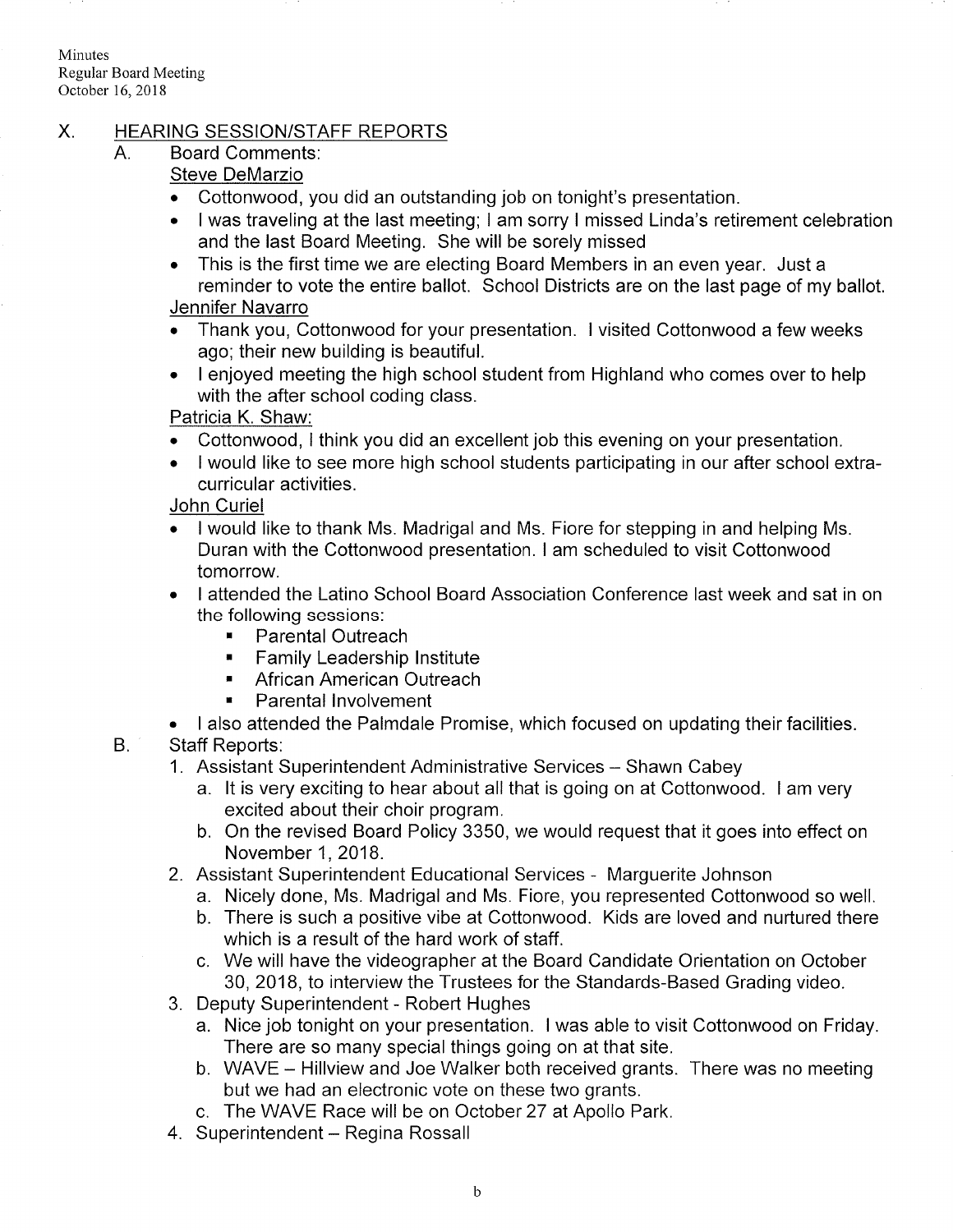Minutes Regular Board Meeting October 16,2018

Mrs. Rossall reviewed the following items with the Trustees:

- a. Thank you, ladies, for a delightful presentation on Cottonwood this evening. I am so respectful of the staff and students over the last few years, being patient with us as finish the school. Cottonwood is a wonderful place to visit. The Grand Re-Opening will be on October 26.<br>b. If you are interested, the SAVE Dinner is on November 1, 2018, at the AV
- Country Club. Dreams are from Cottonwood, Hillview and the music program.
- c. We will be participating in the Great Shake out on October 18.

# XI. PERSONAL APPEARANCES

- A. Westside Union Teachers Association Representative Bob Dunham, President
	-
- . Remember to vote on November 6, 2018. B. California School Employee Association Representative Jeri Holmes, President
	- . .Good luck to all of the candidates. We hope there is a good voter turnout.
	-
	-
- I would like to wish all of the bosses Happy Boss's Day.<br>C. Parent Teachers Association Representative<br>D. WAVE Representative Jennifer Navarro and Robert Hughes
- $XII.$  ITEMS FROM THE FLOOR Regular Session None
- XIII. PUBLIC HEARING None

# XIV. BUSINESS SESSION

- Organizational/Governance<br>1. M19-52 Item 1. Approval of the agenda of the Regular Board Meeting of October 16, 2018, as submitted. The motion was made by Patricia K. Shaw seconded by Steve DeMarzio and carried 410.
- 2. M19-53 Items  $2a 2h$ . The motion was made by Jennifer Navarro seconded by Patricia K. Shaw and carried 4/0 to approve the consent agenda.<br>
2a Minutes of the Regular Meeting on October 2, 2018<br>
2b Personnel Report<br>
2c Purchase Orders
	-
	-
	-
	-
	-
- 2d Consultant/Contract Agreement Schedule<br>2e Conference/Workshop Schedule<br>3. M19-54 Item 3. The motion was made by Patricia K. Shaw seconded by Steve DeMarzio and carried 410 to approve the interdistrict Attendance Agreement between Westside Union School District and Keppel Union School District effective July 1, 2018<br>- June 30, 2023.
- 4. Item 4. Discussion Item
	- . Board Governance

# XV. EDUCATIONAL SERVICES

M19-55 - ltem 5. The motion was made by Patricia K. Shaw seconded by Jennifer Navarro and carried 410 to approve the second and final reading of the revised Board Policy and Administrative Regulation 5117, Interdistrict Attendance 5